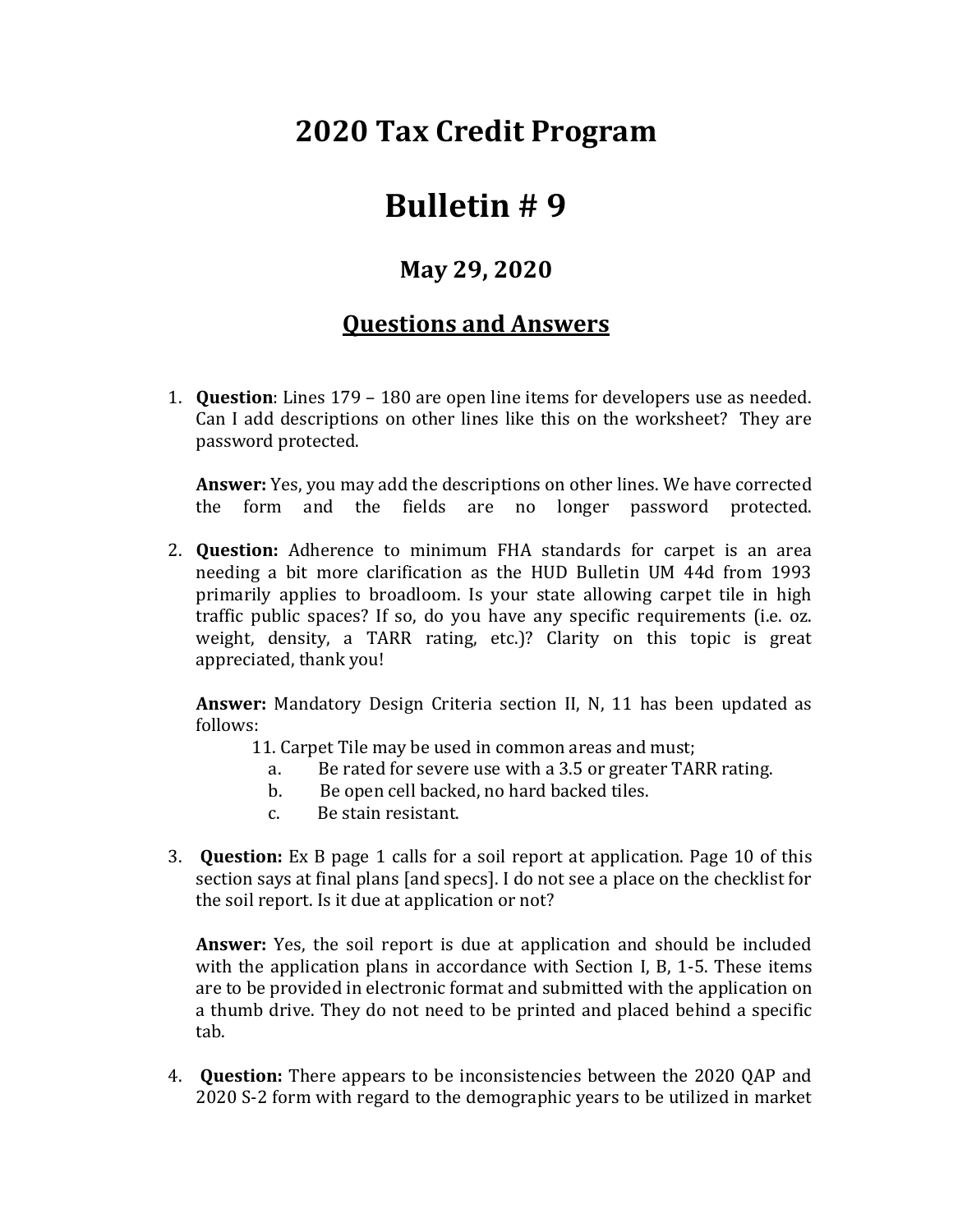studies for the 2020 Tax Credit allocation cycle. As stated in the 2020 QAP, current year estimates should reflect 2019, projected out to 2022. However, the updated S-2 form refers to years 2020 and 2023 for demographic data. Please advise. The QAP and S-2 form also indicate a base year of 2012; however, per one of the Bulletins posted on SC Housing's website, the base year should reflect 2010 data. I am assuming that this will apply to the S-2 form?

**Answer:** There are inconsistencies between the form and the QAP as described in the question. The Authority will accept form S-2 completed under either scenario.

5. **Question:** Can you confirm we do not need a full tree survey of a site that is densely wooded?

**Answer:** When drawing the landscaping plans for a new construction development on a virgin wooded lot mark only the trees that are being protected and kept or sections of the wooded area that will remain as is.

6. **Question:** Regarding the Hard Costs listed in Section V, Subsection S, #16 on page 21 of the QAP, it does not appear that Contractor Fees (Contractor Profit, Overhead, and General Requirements) should be part of the Hard Costs total. Is this a correct assumption or should the Contractor Fees being included in the Hard Costs total for calculation of the 65% Hard Cost to TDC threshold?

**Answer:** None of the following are included in Hard Costs:

- Contractor Profit
- Contractor Overhead
- General Requirements
- 7. **Question:** In answer to Tax Credit Bulletin #8-Question #3 it was stated that "Ceiling fans are required in the living rooms and bedrooms for both new construction and rehabilitation." This does not appear to be consistent with the answer to Tax Credit Bulletin #2-Question #14 which stated that the mandatory design criteria (with the exception of sections A: Accessibility and V: Rehabilitation) only apply to rehabilitation projects if the rehab scope of work includes the items to which the criteria applies. Please confirm that a rehabilitation project with a scope of work that does not include replacement or addition of ceiling fans will not be required to add ceiling fans as part of the rehabilitation.

**Answer:** Ceiling fans are required in the living room and bedrooms for both new construction and rehabilitation**.**